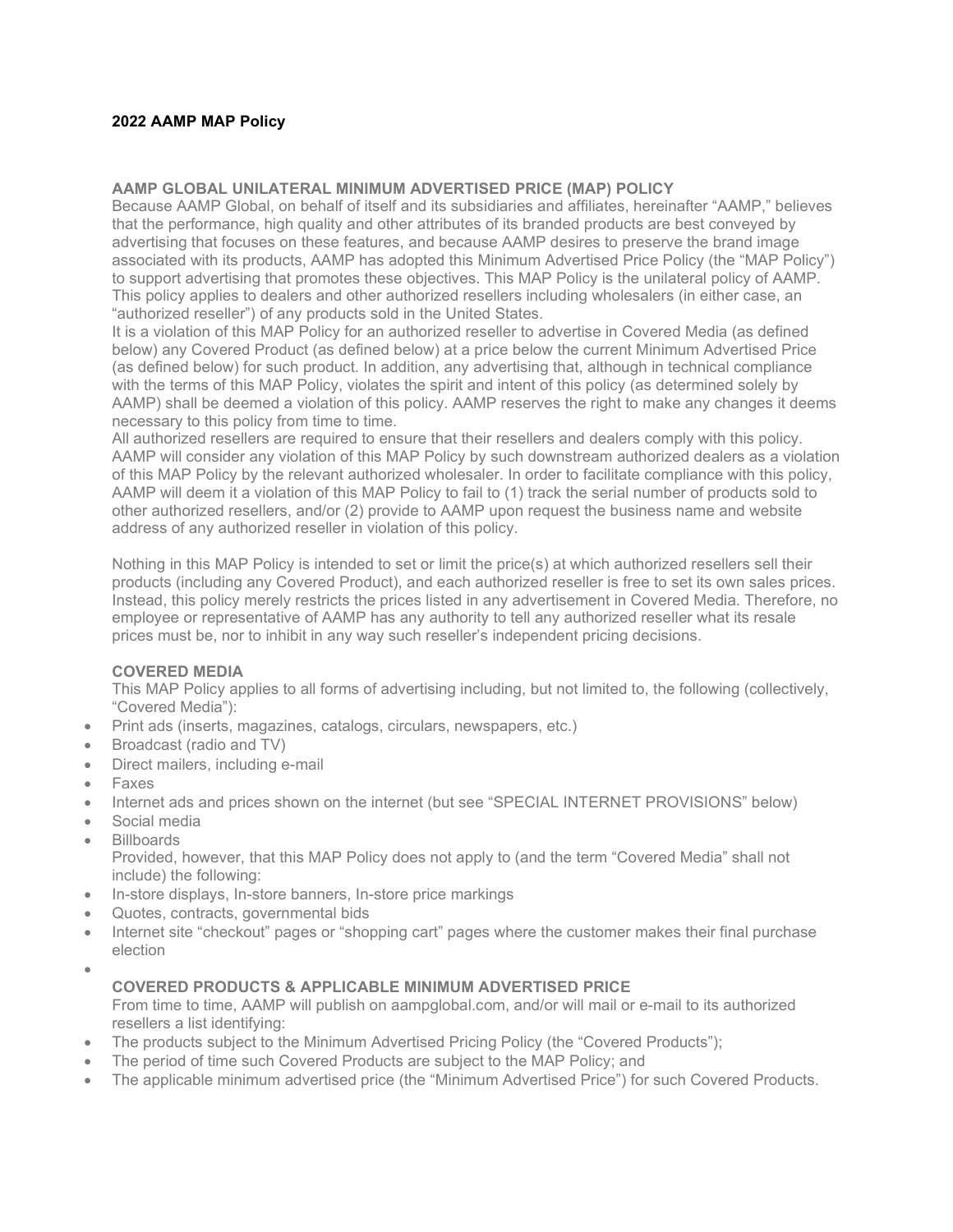AAMP reserves the right to modify or change the Covered Products, the Minimum Advertised Price(s), and any other provisions of this MAP Policy at any time, without prior notice, such changes and modifications to be effective upon the date such changes are first published by AAMP. Upon withdrawal of a Covered Product from the MAP Policy (as set forth on any such updated list), the MAP Policy shall no longer apply with respect to such product.

The MAP Policy does not apply to discontinued products as long as the advertisements in question specifically and conspicuously identify the products in question as such.

MAP Policy includes product specifically outlined with MAP pricing on dealer price sheet.

## **CONVENTIONS**

*Bundling and Value-Added Offers:* All bundles must be advertised at or above the cumulative MAP Policy price of the Covered Products. If a Covered Product is bundled with a non-AAMP product, the advertised bundle price must be at or above the MAP Policy price of the Covered Product plus the price of the non-AAMP product, if sold separately. If a covered product is bundled with a gift card or similar item with a specific dollar value, the advertised bundle price must be at or above the MAP price of the Covered Product plus the value of the other item. The advertisement cannot state or imply that the Covered Product is free or discounted in any way. Bundling should not be used to "camouflage" discount advertising of Covered Products. Discounts and Savings "Call-Outs": Advertisements for Covered Products may include category, percentage or specific dollar amount discounts. If such discounts result in a net price lower than the MAP Policy price of a Covered Product, then such advertisement will be a MAP violation unless the category discount applies proportionally to similar products or suppliers. CERTAIN ADVERTISEMENTS NOT VIOLATIVE OF MAP

The following advertisements shall not (absent other circumstances) constitute a violation of the MAP Policy:

- Advertising without any reference to price
- Advertising that states "Call for Price" or similar statements
- Advertising that promises to match or beat prices from competitors
- •

# **SPECIAL INTERNET PROVISIONS**

Advertising on the Internet is subject to this MAP Policy. Examples of Internet advertising that must comply with the MAP Policy include:

- The authorized reseller's website and banners (digital advertising)
- The authorized reseller's banners or advertising on sites owned by other parties (such as portal sites and news sites)
- Listings on shopper sites that accumulate, and display advertised pricing from unrelated websites if sponsored or funded by the authorized reseller, or if the authorized reseller submits information to the shopper site
- Auction sites where a minimum bid is communicated by the authorized reseller
- Content included on any of authorized reseller's social media (e.g., Facebook, Twitter, etc.) or advertising on social media by authorized reseller
- •

## • **"CALL FOR PRICE"** OR **"ADD TO CART FOR PRICE"**

"Call for Price" or "Add to Cart for Price" is acceptable. A product that has been placed in the "shopping cart" or which appears on similar "check-out" pages where the customer makes their final purchase can be shown on such page at any price.

## **QUESTIONS REGARDING THE POLICY**

All questions regarding the MAP Policy shall be addressed to AAMP's MAP Policy Administrator at [mapadmin@aampglobal.com](mailto:mapadmin@aampglobal.com) (the "MAP Policy Administrator"). No other AAMP representative is authorized to confirm compliance with this policy, discuss it, or amend it.

AAMP will not respond to any questions or comments from one authorized reseller about the activities of any other authorized reseller. AAMP SALES PERSONNEL HAVE NO AUTHORITY TO MODIFY OR GRANT EXCEPTIONS TO THIS MAP POLICY OR HAVE ANY COMMUNICATIONS WITH ANY RESELLER REGARDING VIOLATIONS OF THIS MAP POLICY.